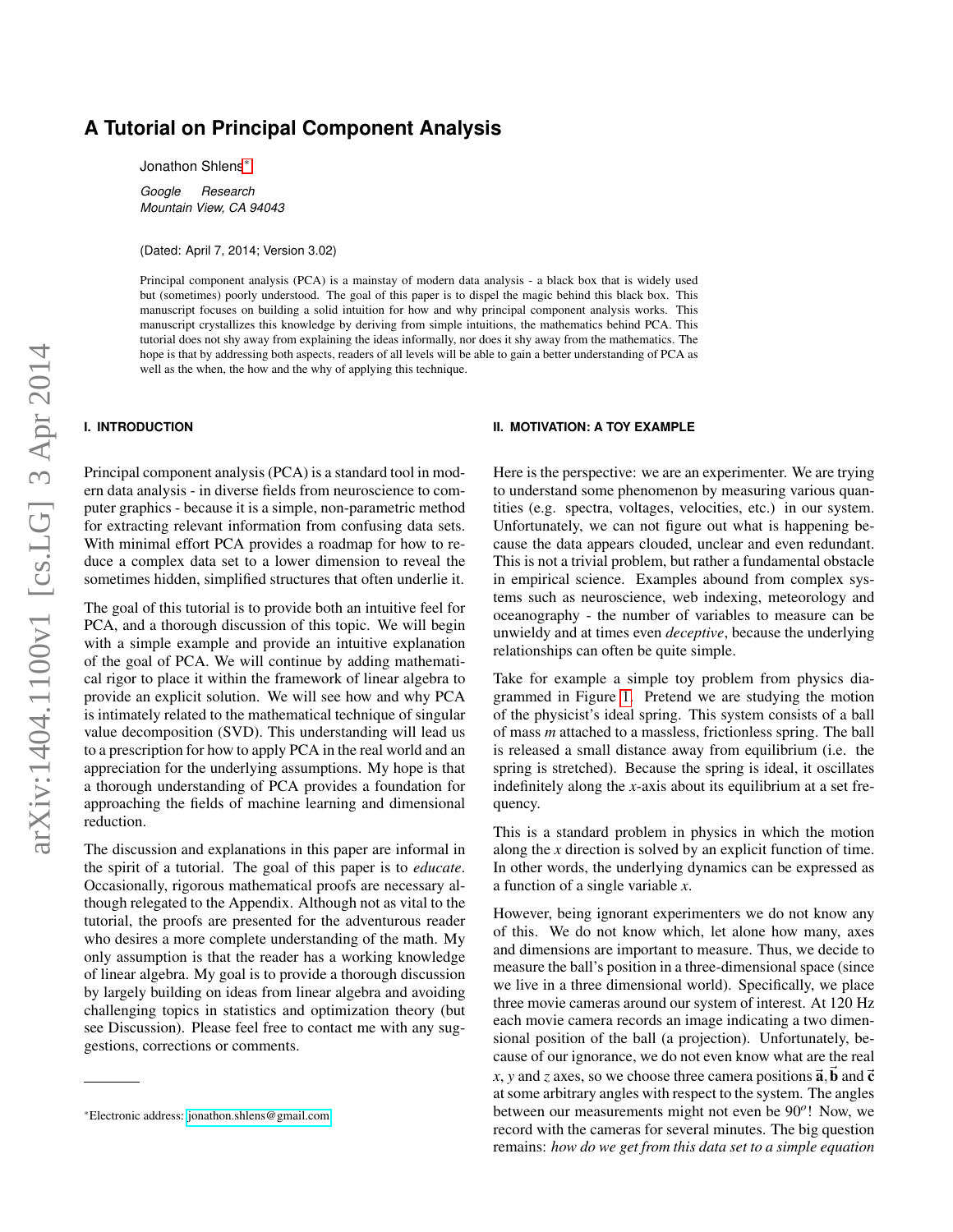

<span id="page-1-0"></span>FIG. 1 A toy example. The position of a ball attached to an oscillating spring is recorded using three cameras A, B and C. The position of the ball tracked by each camera is depicted in each panel below.

# *of x?*

We know a-priori that if we were smart experimenters, we would have just measured the position along the *x*-axis with one camera. But this is not what happens in the real world. We often do not know which measurements best reflect the dynamics of our system in question. Furthermore, we sometimes record more dimensions than we actually need.

Also, we have to deal with that pesky, real-world problem of noise. In the toy example this means that we need to deal with air, imperfect cameras or even friction in a less-than-ideal spring. Noise contaminates our data set only serving to obfuscate the dynamics further. *This toy example is the challenge experimenters face everyday.* Keep this example in mind as we delve further into abstract concepts. Hopefully, by the end of this paper we will have a good understanding of how to systematically extract *x* using principal component analysis.

#### **III. FRAMEWORK: CHANGE OF BASIS**

The goal of principal component analysis is to identify the most meaningful basis to re-express a data set. The hope is that this new basis will filter out the noise and reveal hidden structure. In the example of the spring, the explicit goal of PCA is to determine: "the dynamics are along the *x*-axis." In other words, the goal of PCA is to determine that  $\hat{x}$ , i.e. the unit basis vector along the *x*-axis, is the important dimension. Determining this fact allows an experimenter to discern which dynamics are important, redundant or noise.

#### **A. A Naive Basis**

With a more precise definition of our goal, we need a more precise definition of our data as well. We treat every time sample (or experimental trial) as an individual sample in our data set. At each time sample we record a set of data consisting of multiple measurements (e.g. voltage, position, etc.). In our data set, at one point in time, camera *A* records a corresponding ball position  $(x_A, y_A)$ . One sample or trial can then be expressed as a 6 dimensional column vector

|   | $x_A$ |
|---|-------|
|   | УA    |
| Ý | $x_B$ |
|   | УB    |
|   | $x_C$ |
|   | ŋ     |

where each camera contributes a 2-dimensional projection of the ball's position to the entire vector  $\vec{X}$ . If we record the ball's position for 10 minutes at 120 Hz, then we have recorded  $10 \times$  $60 \times 120 = 72000$  of these vectors.

With this concrete example, let us recast this problem in abstract terms. Each sample  $\overline{X}$  is an *m*-dimensional vector, where *m* is the number of measurement types. Equivalently, every sample is a vector that lies in an *m*-dimensional vector space spanned by some orthonormal basis. From linear algebra we know that all measurement vectors form a linear combination of this set of unit length basis vectors. What is this orthonormal basis?

This question is usually a tacit assumption often overlooked. Pretend we gathered our toy example data above, but only looked at camera *A*. What is an orthonormal basis for  $(x_A, y_A)$ ? A naive choice would be  $\{(1,0),(0,1)\}$ , but why select this basis over  $\{(\frac{\sqrt{2}}{2}, \frac{\sqrt{2}}{2}), (\frac{-\sqrt{2}}{2}, \frac{-\sqrt{2}}{2})\}$  or any other arbitrary rotation? The reason is that the *naive basis reflects the method we gathered the data.* Pretend we record the position  $(2, 2)$ . We did not record  $2\sqrt{2}$  in the  $(\frac{\sqrt{2}}{2}, \frac{\sqrt{2}}{2})$  direction and 0 in the perpendicular direction. Rather, we recorded the position  $(2,2)$ on our camera meaning 2 units up and 2 units to the left in our camera window. Thus our original basis reflects the method we measured our data.

How do we express this naive basis in linear algebra? In the two dimensional case,  $\{(1,0),(0,1)\}$  can be recast as individual row vectors. A matrix constructed out of these row vectors is the  $2 \times 2$  identity matrix *I*. We can generalize this to the *m*dimensional case by constructing an  $m \times m$  identity matrix

$$
\mathbf{B} = \left[ \begin{array}{c} \mathbf{b_1} \\ \mathbf{b_2} \\ \vdots \\ \mathbf{b_m} \end{array} \right] = \left[ \begin{array}{cccc} 1 & 0 & \cdots & 0 \\ 0 & 1 & \cdots & 0 \\ \vdots & \vdots & \ddots & \vdots \\ 0 & 0 & \cdots & 1 \end{array} \right] = \mathbf{I}
$$

where each *row* is an orthornormal basis vector b*<sup>i</sup>* with *m* components. We can consider our naive basis as the effective starting point. All of our data has been recorded in this basis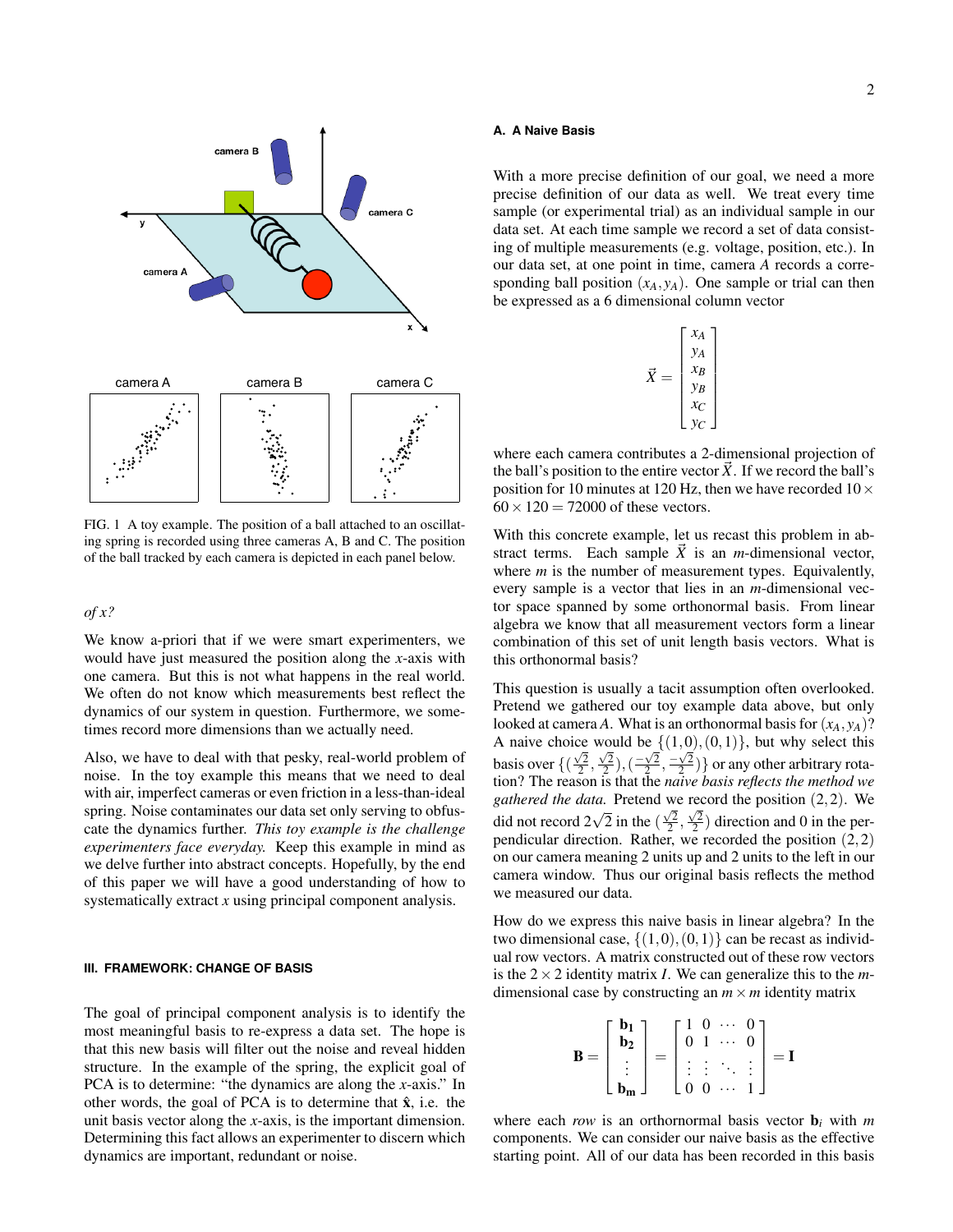and thus it can be trivially expressed as a linear combination of  ${ \bf b}_i$ .

#### **B. Change of Basis**

With this rigor we may now state more precisely what PCA asks: *Is there another basis, which is a linear combination of the original basis, that best re-expresses our data set?*

A close reader might have noticed the conspicuous addition of the word *linear*. Indeed, PCA makes one stringent but powerful assumption: linearity. Linearity vastly simplifies the problem by restricting the set of potential bases. With this assumption PCA is now limited to re-expressing the data as a *linear combination* of its basis vectors.

Let X be the original data set, where each *column* is a single sample (or moment in time) of our data set (i.e.  $\vec{X}$ ). In the toy example **X** is an  $m \times n$  matrix where  $m = 6$  and  $n = 72000$ . Let **Y** be another  $m \times n$  matrix related by a linear transformation  $P$ . X is the original recorded data set and Y is a new representation of that data set.

<span id="page-2-0"></span>
$$
PX = Y \tag{1}
$$

Also let us define the following quantities. $<sup>1</sup>$ </sup>

- $\mathbf{p}_i$  are the rows of **P**
- $\mathbf{x}_i$  are the columns of **X** (or individual  $\vec{X}$ ).
- $y_i$  are the columns of Y.

Equation [1](#page-2-0) represents a change of basis and thus can have many interpretations.

- 1. P is a matrix that transforms X into Y.
- 2. Geometrically, P is a rotation and a stretch which again transforms X into Y.
- 3. The rows of  $P, \{p_1, \ldots, p_m\}$ , are a set of new basis vectors for expressing the columns of X.

The latter interpretation is not obvious but can be seen by writing out the explicit dot products of PX.

$$
PX = \begin{bmatrix} p_1 \\ \vdots \\ p_m \end{bmatrix} \begin{bmatrix} x_1 & \cdots & x_n \end{bmatrix}
$$

$$
Y = \begin{bmatrix} p_1 \cdot x_1 & \cdots & p_1 \cdot x_n \\ \vdots & \ddots & \vdots \\ p_m \cdot x_1 & \cdots & p_m \cdot x_n \end{bmatrix}
$$

We can note the form of each column of **Y**.

$$
\mathbf{y}_i = \left[ \begin{array}{c} \mathbf{p}_1 \cdot \mathbf{x}_i \\ \vdots \\ \mathbf{p}_m \cdot \mathbf{x}_i \end{array} \right]
$$

We recognize that each coefficient of  $y_i$  is a dot-product of  $x_i$  with the corresponding row in **P**. In other words, the  $j<sup>th</sup>$ coefficient of  $y_i$  is a projection on to the  $j<sup>th</sup>$  row of **P**. This is in fact the very form of an equation where  $y_i$  is a projection on to the basis of  $\{p_1, \ldots, p_m\}$ . Therefore, the rows of **P** are a new set of basis vectors for representing of columns of X.

#### **C. Questions Remaining**

By assuming linearity the problem reduces to finding the appropriate *change of basis*. The row vectors  $\{p_1, \ldots, p_m\}$  in this transformation will become the *principal components* of X. Several questions now arise.

- What is the best way to re-express **X**?
- What is a good choice of basis **P**?

These questions must be answered by next asking ourselves *what features we would like* Y *to exhibit*. Evidently, additional assumptions beyond linearity are required to arrive at a reasonable result. The selection of these assumptions is the subject of the next section.

### **IV. VARIANCE AND THE GOAL**

Now comes the most important question: what does *best express* the data mean? This section will build up an intuitive answer to this question and along the way tack on additional assumptions.

#### **A. Noise and Rotation**

Measurement noise in any data set must be low or else, no matter the analysis technique, no information about a signal can be extracted. There exists no absolute scale for noise but rather all noise is quantified relative to the signal strength. A common measure is the *signal-to-noise ratio* (*SNR*), or a ratio of variances  $\sigma^2$ ,

$$
SNR = \frac{\sigma_{signal}^2}{\sigma_{noise}^2}.
$$

A high SNR  $(\gg 1)$  indicates a high precision measurement, while a low SNR indicates very noisy data.

<sup>&</sup>lt;sup>1</sup> In this section  $x_i$  and  $y_i$  are *column* vectors, but be forewarned. In all other sections  $x_i$  and  $y_i$  are *row* vectors.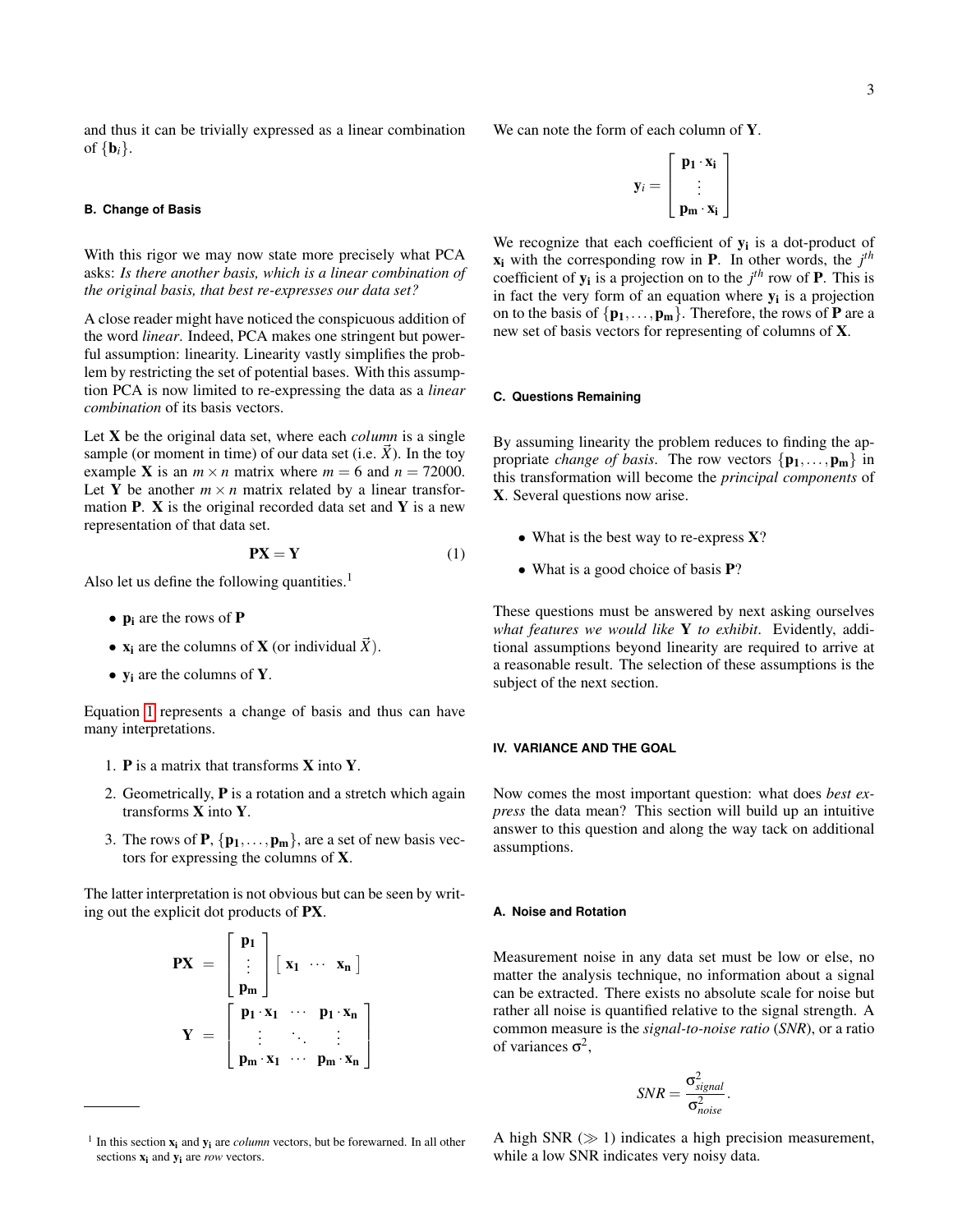

<span id="page-3-0"></span>FIG. 2 Simulated data of  $(x, y)$  for camera *A*. The signal and noise variances  $\sigma_{signal}^2$  and  $\sigma_{noise}^2$  are graphically represented by the two lines subtending the cloud of data. Note that the largest direction of variance does not lie along the basis of the recording  $(x_A, y_A)$  but rather along the best-fit line.

Let's take a closer examination of the data from camera *A* in Figure [2.](#page-3-0) Remembering that the spring travels in a straight line, every individual camera should record motion in a straight line as well. Therefore, any spread deviating from straight-line motion is noise. The variance due to the signal and noise are indicated by each line in the diagram. The ratio of the two lengths measures how skinny the cloud is: possibilities include a thin line (SNR  $\gg$  1), a circle (SNR = 1) or even worse. By positing reasonably good measurements, quantitatively we assume that directions with largest variances in our measurement space contain the dynamics of interest. In Fig-ure [2](#page-3-0) the direction with the largest variance is not  $\hat{x}_A = (1,0)$ nor  $\hat{y}_A = (0,1)$ , but the direction along the long axis of the cloud. Thus, by assumption the dynamics of interest exist along directions with largest variance and presumably highest SNR.

Our assumption suggests that the basis for which we are searching is not the naive basis because these directions (i.e.  $(x_A, y_A)$  do not correspond to the directions of largest variance. Maximizing the variance (and by assumption the SNR) corresponds to finding the appropriate rotation of the naive basis. This intuition corresponds to finding the direction indicated by the line  $\sigma_{signal}^2$  in Figure [2.](#page-3-0) In the 2-dimensional case of Figure [2](#page-3-0) the direction of largest variance corresponds to the best-fit line for the data cloud. Thus, rotating the naive basis to lie parallel to the best-fit line would reveal the direction of motion of the spring for the 2-D case. How do we generalize this notion to an arbitrary number of dimensions? Before we approach this question we need to examine this issue from a second perspective.

#### **B. Redundancy**

Figure [2](#page-3-0) hints at an additional confounding factor in our data - redundancy. This issue is particularly evident in the example of the spring. In this case multiple sensors record the same dynamic information. Reexamine Figure [2](#page-3-0) and ask whether it was really necessary to record 2 variables. Figure [3](#page-3-1) might reflect a range of possibile plots between two arbitrary measurement types  $r_1$  and  $r_2$ . The left-hand panel depicts two



<span id="page-3-1"></span>FIG. 3 A spectrum of possible redundancies in data from the two separate measurements  $r_1$  and  $r_2$ . The two measurements on the left are uncorrelated because one can not predict one from the other. Conversely, the two measurements on the right are highly correlated indicating highly redundant measurements.

recordings with no apparent relationship. Because one can not predict  $r_1$  from  $r_2$ , one says that  $r_1$  and  $r_2$  are uncorrelated.

On the other extreme, the right-hand panel of Figure [3](#page-3-1) depicts highly correlated recordings. This extremity might be achieved by several means:

- A plot of  $(x_A, x_B)$  if cameras *A* and *B* are very nearby.
- A plot of  $(x_A, \tilde{x}_A)$  where  $x_A$  is in meters and  $\tilde{x}_A$  is in inches.

Clearly in the right panel of Figure [3](#page-3-1) it would be more meaningful to just have recorded a single variable, not both. Why? Because one can calculate  $r_1$  from  $r_2$  (or vice versa) using the best-fit line. Recording solely one response would express the data more concisely and reduce the number of sensor recordings ( $2 \rightarrow 1$  variables). Indeed, this is the central idea behind dimensional reduction.

### **C. Covariance Matrix**

In a 2 variable case it is simple to identify redundant cases by finding the slope of the best-fit line and judging the quality of the fit. How do we quantify and generalize these notions to arbitrarily higher dimensions? Consider two sets of measurements with zero means

$$
A = \{a_1, a_2, \dots, a_n\}, \quad B = \{b_1, b_2, \dots, b_n\}
$$

where the subscript denotes the sample number. The variance of *A* and *B* are individually defined as,

$$
\sigma_A^2 = \frac{1}{n} \sum_i a_i^2, \quad \sigma_B^2 = \frac{1}{n} \sum_i b_i^2
$$

The *covariance* between *A* and *B* is a straight-forward generalization.

covariance of A and 
$$
B \equiv \sigma_{AB}^2 = \frac{1}{n} \sum_i a_i b_i
$$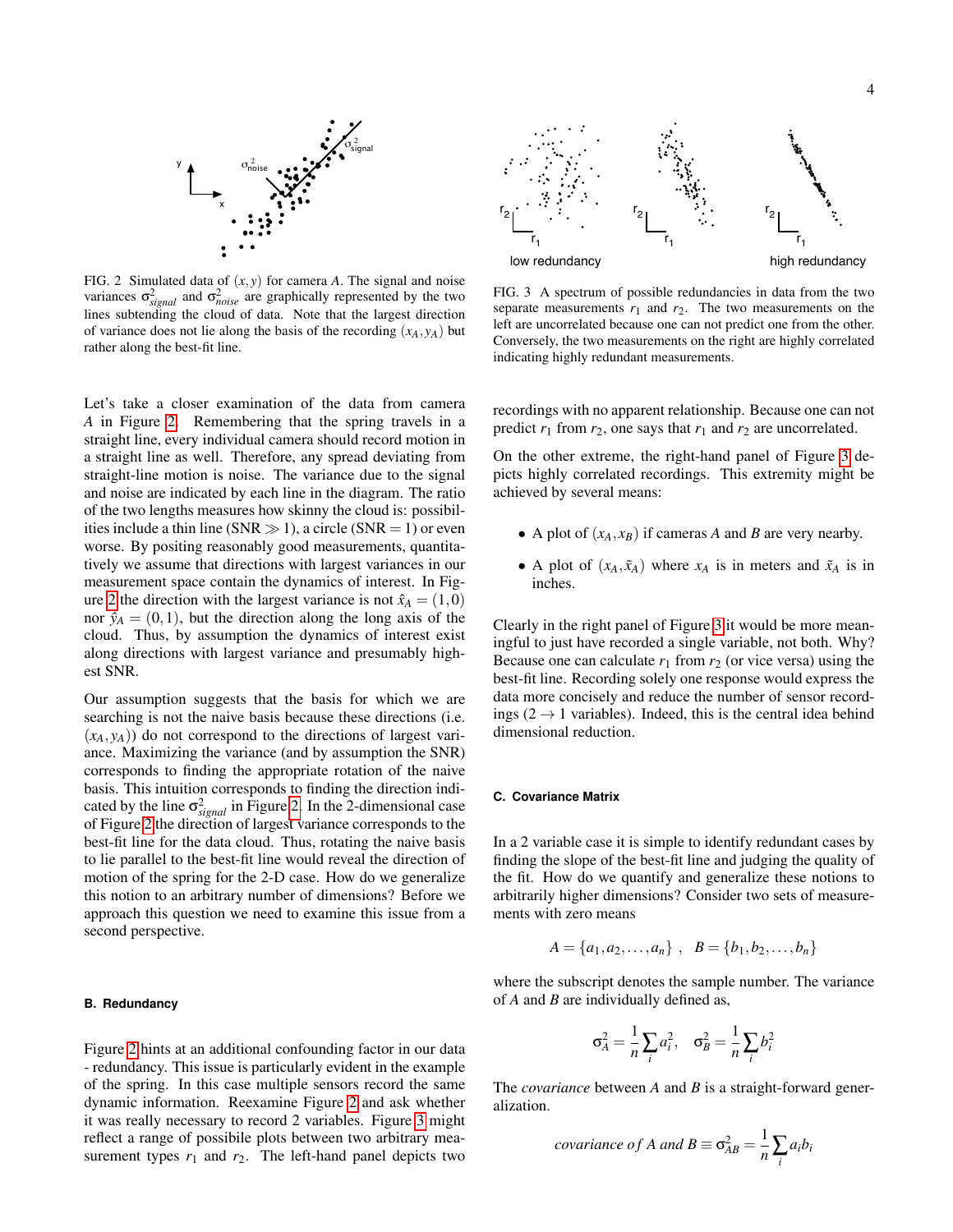The covariance measures the degree of the linear relationship between two variables. A large positive value indicates positively correlated data. Likewise, a large negative value denotes negatively correlated data. The absolute magnitude of the covariance measures the degree of redundancy. Some additional facts about the covariance.

- σ*AB* is zero if and only if *A* and *B* are uncorrelated (e.g. Figure [2,](#page-3-0) left panel).
- $\sigma_{AB}^2 = \sigma_A^2$  if  $A = B$ .

We can equivalently convert *A* and *B* into corresponding row vectors.

$$
\mathbf{a} = [a_1 a_2 \dots a_n]
$$

$$
\mathbf{b} = [b_1 b_2 \dots b_n]
$$

so that we may express the covariance as a dot product matrix computation.<sup>2</sup>

$$
\sigma_{ab}^2 \equiv \frac{1}{n} ab^T
$$
 (2)

Finally, we can generalize from two vectors to an arbitrary number. Rename the row vectors **a** and **b** as  $x_1$  and  $x_2$ , respectively, and consider additional indexed row vectors  $x_3, \ldots, x_m$ . Define a new  $m \times n$  matrix **X**.

$$
X = \left[ \begin{array}{c} x_1 \\ \vdots \\ x_m \end{array} \right]
$$

One interpretation of X is the following. Each *row* of X corresponds to all measurements of a particular type. Each *column* of X corresponds to a set of measurements from one particular trial (this is  $\vec{X}$  from section 3.1). We now arrive at a definition for the *covariance matrix*  $C_X$ .

$$
\mathbf{C}_{\mathbf{X}} \equiv \frac{1}{n} \mathbf{X} \mathbf{X}^T.
$$

Consider the matrix  $C_X = \frac{1}{n}XX^T$ . The *i j<sup>th</sup>* element of  $C_X$ is the dot product between the vector of the  $i<sup>th</sup>$  measurement type with the vector of the *j th* measurement type. We can summarize several properties of  $C_X$ :

- $C_X$  is a square symmetric  $m \times m$  matrix (Theorem 2 of Appendix A)
- The diagonal terms of  $C_X$  are the *variance* of particular measurement types.

• The off-diagonal terms of  $C_X$  are the *covariance* between measurement types.

 $C_X$  captures the covariance between all possible pairs of measurements. The covariance values reflect the noise and redundancy in our measurements.

- In the diagonal terms, by assumption, large values correspond to interesting structure.
- In the off-diagonal terms large magnitudes correspond to high redundancy.

Pretend we have the option of manipulating  $C_x$ . We will suggestively define our manipulated covariance matrix  $C_Y$ . What features do we want to optimize in  $C_V$ ?

### **D. Diagonalize the Covariance Matrix**

We can summarize the last two sections by stating that our goals are (1) to minimize redundancy, measured by the magnitude of the covariance, and (2) maximize the signal, measured by the variance. What would the optimized covariance matrix  $C_V$  look like?

- All off-diagonal terms in  $C_Y$  should be zero. Thus,  $C_Y$ must be a diagonal matrix. Or, said another way, Y is decorrelated.
- Each successive dimension in Y should be rank-ordered according to variance.

There are many methods for diagonalizing  $C_Y$ . It is curious to note that PCA arguably selects the easiest method: PCA assumes that all basis vectors  $\{p_1, \ldots, p_m\}$  are orthonormal, i.e. P is an *orthonormal matrix*. Why is this assumption easiest?

Envision how PCA works. In our simple example in Figure [2,](#page-3-0) P acts as a generalized rotation to align a basis with the axis of maximal variance. In multiple dimensions this could be performed by a simple algorithm:

- 1. Select a normalized direction in *m*-dimensional space along which the variance in  $X$  is maximized. Save this vector as  $p_1$ .
- 2. Find another direction along which variance is maximized, however, because of the orthonormality condition, restrict the search to all directions orthogonal to all previous selected directions. Save this vector as p<sup>i</sup>
- 3. Repeat this procedure until *m* vectors are selected.

The resulting ordered set of p's are the *principal components*.

In principle this simple algorithm works, however that would bely the true reason why the orthonormality assumption is judicious. The true benefit to this assumption is that there exists

<sup>&</sup>lt;sup>2</sup> Note that in practice, the covariance  $\sigma_{AB}^2$  is calculated as  $\frac{1}{n-1} \sum_i a_i b_i$ . The slight change in normalization constant arises from estimation theory, but that is beyond the scope of this tutorial.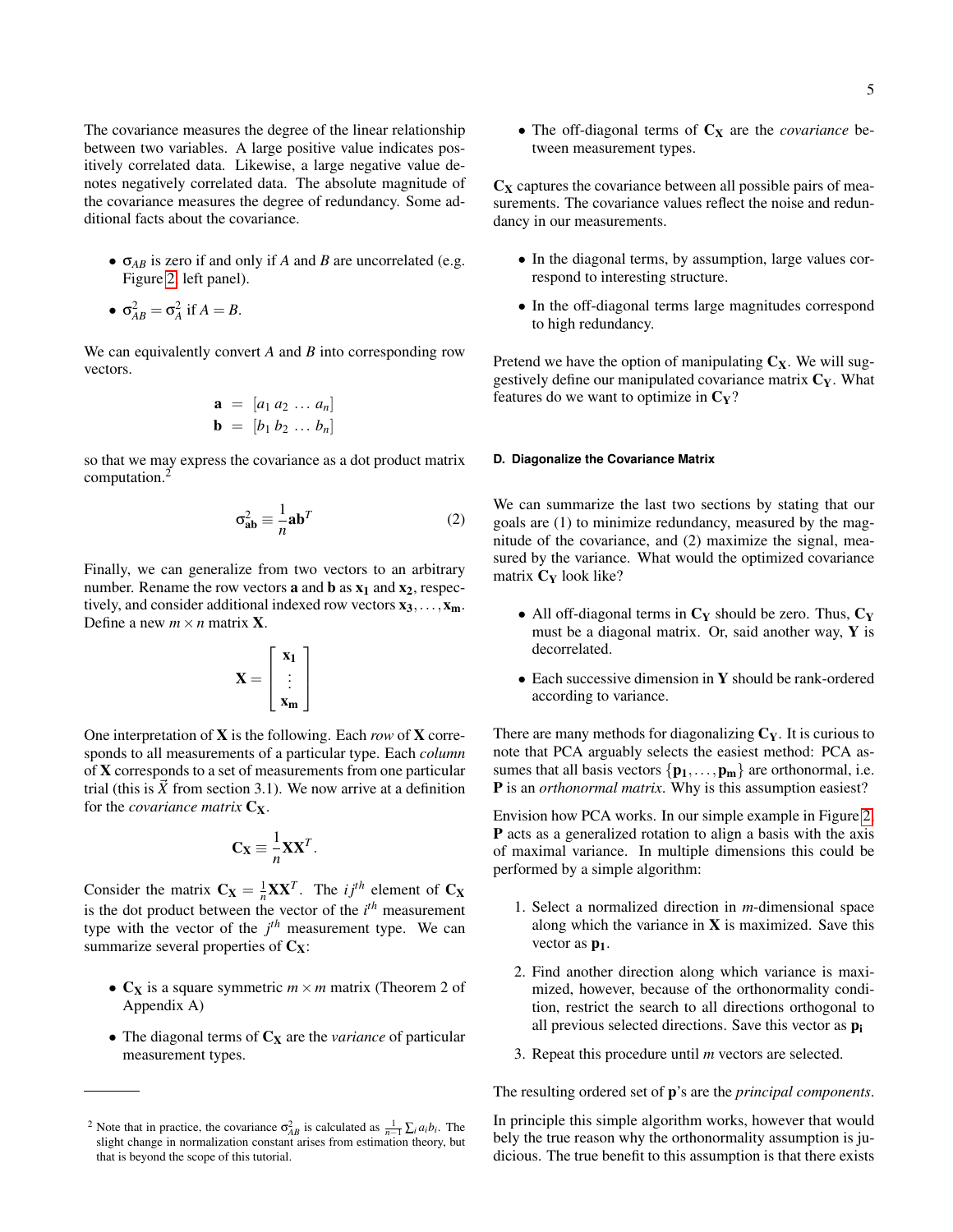an efficient, analytical solution to this problem. We will discuss two solutions in the following sections.

Notice what we gained with the stipulation of rank-ordered variance. We have a method for judging the importance of the principal direction. Namely, the variances associated with each direction  $\mathbf{p}_i$  quantify how "principal" each direction is by rank-ordering each basis vector  $p_i$  according to the corresponding variances.We will now pause to review the implications of all the assumptions made to arrive at this mathematical goal.

#### **E. Summary of Assumptions**

This section provides a summary of the assumptions behind PCA and hint at when these assumptions might perform poorly.

I. *Linearity*

Linearity frames the problem as a change of basis. Several areas of research have explored how extending these notions to nonlinear regimes (see Discussion).

II. *Large variances have important structure.*

This assumption also encompasses the belief that the data has a high SNR. Hence, principal components with larger associated variances represent interesting structure, while those with lower variances represent noise. Note that this is a strong, and sometimes, incorrect assumption (see Discussion).

III. *The principal components are orthogonal.* This assumption provides an intuitive simplification that makes PCA soluble with linear algebra decomposition techniques. These techniques are highlighted in the two following sections.

We have discussed all aspects of deriving PCA - what remain are the linear algebra solutions. The first solution is somewhat straightforward while the second solution involves understanding an important algebraic decomposition.

### **V. SOLVING PCA USING EIGENVECTOR DECOMPOSITION**

We derive our first algebraic solution to PCA based on an important property of eigenvector decomposition. Once again, the data set is **X**, an  $m \times n$  matrix, where *m* is the number of measurement types and *n* is the number of samples. The goal is summarized as follows.

Find some orthonormal matrix **P** in  $Y = PX$  such that  $C_Y \equiv \frac{1}{n}YY^T$  is a diagonal matrix. The rows of P are the *principal components* of X.

We begin by rewriting  $C_Y$  in terms of the unknown variable.

$$
C_Y = \frac{1}{n} Y Y^T
$$
  
=  $\frac{1}{n} (PX) (PX)^T$   
=  $\frac{1}{n} PXX^T P^T$   
=  $P(\frac{1}{n} XX^T) P^T$   
 $C_Y$  =  $P C_X P^T$ 

Note that we have identified the covariance matrix of  $X$  in the last line.

Our plan is to recognize that any symmetric matrix A is diagonalized by an orthogonal matrix of its eigenvectors (by Theorems 3 and 4 from Appendix A). For a symmetric matrix A Theorem 4 provides  $\mathbf{A} = \mathbf{EDE}^T$ , where **D** is a diagonal matrix and  $\bf{E}$  is a matrix of eigenvectors of  $\bf{A}$  arranged as columns.<sup>3</sup>

Now comes the trick. *We select the matrix* P *to be a matrix where each row*  $\mathbf{p_i}$  *is an eigenvector of*  $\frac{1}{n} \mathbf{X} \mathbf{X}^T$ . By this selection,  $P \equiv E^T$ . With this relation and Theorem 1 of Appendix  $A (P^{-1} = P^{T})$  we can finish evaluating  $C_{Y}$ .

$$
C_Y = PC_XP^T
$$
  
= P(E<sup>T</sup>DE)P<sup>T</sup>  
= P(P<sup>T</sup>DP)P<sup>T</sup>  
= (PP<sup>T</sup>)D(PP<sup>T</sup>)  
= (PP<sup>-1</sup>)D(PP<sup>-1</sup>)  
C<sub>Y</sub> = D

It is evident that the choice of  $P$  diagonalizes  $C_Y$ . This was the goal for PCA. We can summarize the results of PCA in the matrices  $P$  and  $C_V$ .

- The principal components of **X** are the eigenvectors of  $\mathbf{C}_{\mathbf{X}} = \frac{1}{n} \mathbf{X} \mathbf{X}^T$ .
- The  $i^{th}$  diagonal value of  $C_Y$  is the variance of **X** along pi .

In practice computing PCA of a data set  $X$  entails (1) subtracting off the mean of each measurement type and (2) computing the eigenvectors of  $C_X$ . This solution is demonstrated in Matlab code included in Appendix B.

<sup>&</sup>lt;sup>3</sup> The matrix **A** might have  $r \leq m$  orthonormal eigenvectors where *r* is the rank of the matrix. When the rank of A is less than *m*, A is *degenerate* or all data occupy a subspace of dimension  $r \leq m$ . Maintaining the constraint of orthogonality, we can remedy this situation by selecting  $(m-r)$  additional orthonormal vectors to "fill up" the matrix E. These additional vectors do not effect the final solution because the variances associated with these directions are zero.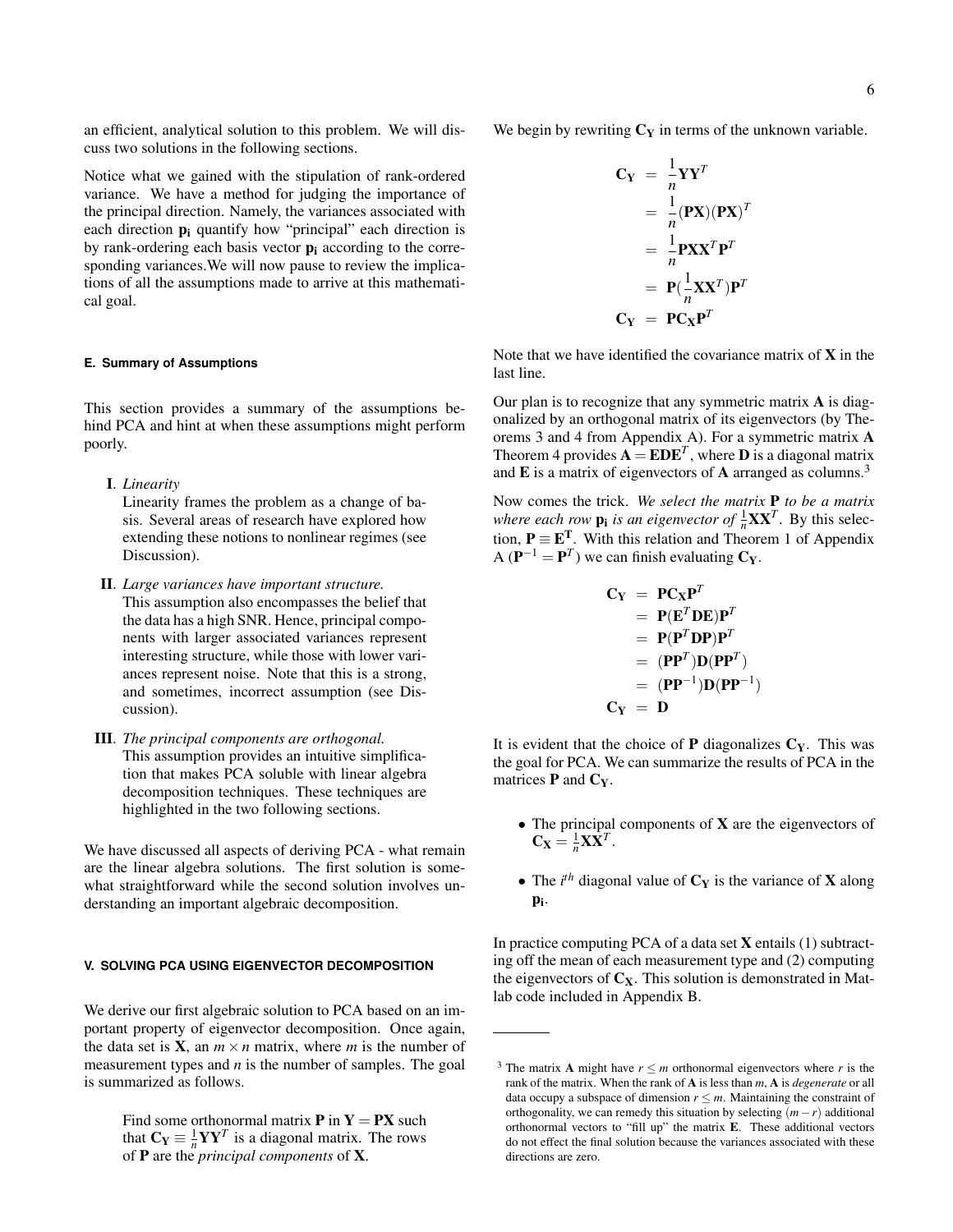#### **VI. A MORE GENERAL SOLUTION USING SVD**

This section is the most mathematically involved and can be skipped without much loss of continuity. It is presented solely for completeness. We derive another algebraic solution for PCA and in the process, find that PCA is closely related to singular value decomposition (SVD). In fact, the two are so intimately related that the names are often used interchangeably. What we will see though is that SVD is a more general method of understanding *change of basis*.

We begin by quickly deriving the decomposition. In the following section we interpret the decomposition and in the last section we relate these results to *PCA*.

#### **A. Singular Value Decomposition**

Let **X** be an arbitrary  $n \times m$  matrix<sup>4</sup> and **X**<sup>*T*</sup>**X** be a rank *r*, square, symmetric  $m \times m$  matrix. In a seemingly unmotivated fashion, let us define all of the quantities of interest.

•  $\{\hat{\mathbf{v}}_1, \hat{\mathbf{v}}_2, \dots, \hat{\mathbf{v}}_r\}$  is the set of *orthonormal*  $m \times 1$  eigenvectors with associated eigenvalues  $\{\lambda_1, \lambda_2, \ldots, \lambda_r\}$  for the symmetric matrix  $X^T\bar{X}$ .

$$
(\mathbf{X}^T \mathbf{X}) \hat{\mathbf{v}}_i = \lambda_i \hat{\mathbf{v}}_i
$$

- σ*<sup>i</sup>* ≡ √ λ*<sup>i</sup>* are positive real and termed the *singular values*.
- $\{\hat{\mathbf{u}}_1, \hat{\mathbf{u}}_2, \dots, \hat{\mathbf{u}}_r\}$  is the set of  $n \times 1$  vectors defined by  $\hat{\mathbf{u}}_{\mathbf{i}} \equiv \frac{1}{\sigma_{\mathbf{i}}} \mathbf{X} \hat{\mathbf{v}}_{\mathbf{i}}.$

The final definition includes two new and unexpected properties.

\n- $$
\hat{\mathbf{u}}_i \cdot \hat{\mathbf{u}}_j = \begin{cases} 1 & \text{if } i = j \\ 0 & \text{otherwise} \end{cases}
$$
\n- $\|\mathbf{X}\hat{\mathbf{v}}_i\| = \sigma_i$
\n

These properties are both proven in Theorem 5. We now have all of the pieces to construct the decomposition. The scalar version of singular value decomposition is just a restatement of the third definition.

<span id="page-6-0"></span>
$$
\mathbf{X}\hat{\mathbf{v}}_i = \sigma_i \hat{\mathbf{u}}_i \tag{3}
$$

This result says a quite a bit. X multiplied by an eigenvector of  $X^T X$  is equal to a scalar times another vector.

The set of eigenvectors  $\{\hat{\mathbf{v}}_1, \hat{\mathbf{v}}_2, \dots, \hat{\mathbf{v}}_r\}$  and the set of vectors  $\{\hat{\mathbf{u}}_1, \hat{\mathbf{u}}_2, \dots, \hat{\mathbf{u}}_r\}$  are both orthonormal sets or bases in *r*dimensional space.

We can summarize this result for all vectors in one matrix multiplication by following the prescribed construction in Fig-ure [4.](#page-7-0) We start by constructing a new diagonal matrix  $Σ$ .



where  $\sigma_{\tilde{1}} \geq \sigma_{\tilde{2}} \geq \ldots \geq \sigma_{\tilde{r}}$  are the rank-ordered set of singular values. Likewise we construct accompanying orthogonal matrices,

$$
V = [\hat{v}_{\tilde{1}} \hat{v}_{\tilde{2}} \dots \hat{v}_{\tilde{m}}] U = [\hat{u}_{\tilde{1}} \hat{u}_{\tilde{2}} \dots \hat{u}_{\tilde{n}}]
$$

where we have appended an additional  $(m-r)$  and  $(n-r)$  orthonormal vectors to "fill up" the matrices for V and U respectively (i.e. to deal with degeneracy issues). Figure [4](#page-7-0) provides a graphical representation of how all of the pieces fit together to form the matrix version of *SVD*.

$$
XV = U\Sigma
$$

where each column of  $V$  and  $U$  perform the scalar version of the decomposition (Equation [3\)](#page-6-0). Because  $V$  is orthogonal, we can multiply both sides by  $V^{-1} = V^T$  to arrive at the final form of the decomposition.

<span id="page-6-1"></span>
$$
\mathbf{X} = \mathbf{U} \Sigma \mathbf{V}^T \tag{4}
$$

Although derived without motivation, this decomposition is quite powerful. Equation [4](#page-6-1) states that *any* arbitrary matrix X can be converted to an orthogonal matrix, a diagonal matrix and another orthogonal matrix (or a rotation, a stretch and a second rotation). Making sense of Equation [4](#page-6-1) is the subject of the next section.

### **B. Interpreting SVD**

The final form of SVD is a concise but thick statement. Instead let us reinterpret Equation [3](#page-6-0) as

 $Xa = kb$ 

where **a** and **b** are column vectors and  $k$  is a scalar constant. The set  $\{\hat{v}_1, \hat{v}_2, \dots, \hat{v}_m\}$  is analogous to **a** and the set  $\{\hat{\mathbf{u}}_1, \hat{\mathbf{u}}_2, \dots, \hat{\mathbf{u}}_n\}$  is analogous to **b**. What is unique though is that  $\{\hat{v}_1, \hat{v}_2, \ldots, \hat{v}_m\}$  and  $\{\hat{u}_1, \hat{u}_2, \ldots, \hat{u}_n\}$  are orthonormal sets of vectors which *span* an *m* or *n* dimensional space, respectively. In particular, loosely speaking these sets appear to span

<sup>&</sup>lt;sup>4</sup> Notice that in this section only we are reversing convention from  $m \times n$  to  $n \times m$ . The reason for this derivation will become clear in section 6.3.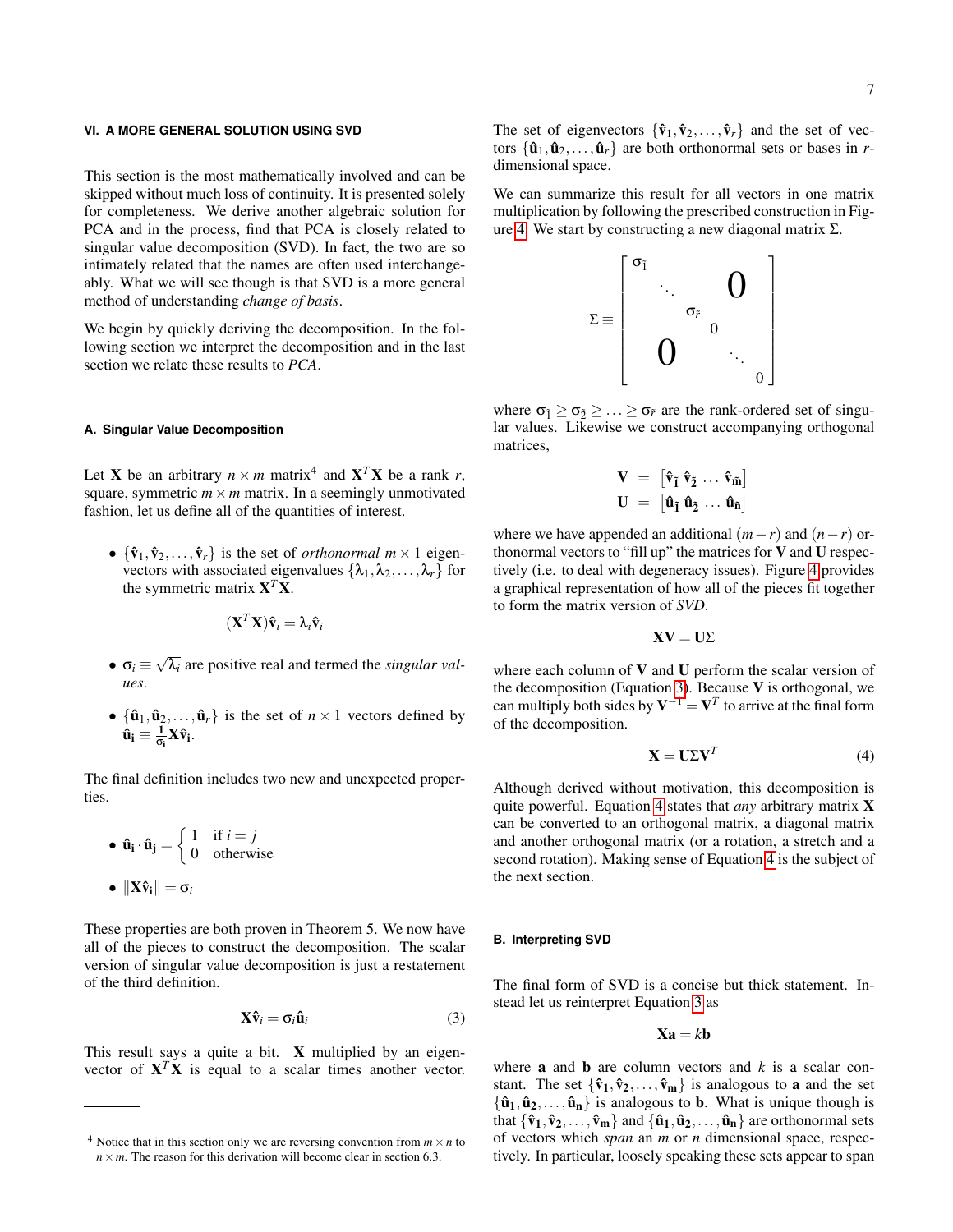The scalar form of SVD is expressed in equation [3.](#page-6-0)

$$
\mathbf{X}\mathbf{\hat{v}}_i = \sigma_i\mathbf{\hat{u}}_i
$$

The mathematical intuition behind the construction of the matrix form is that we want to express all *n* scalar equations in just one equation. It is easiest to understand this process graphically. Drawing the matrices of equation [3](#page-6-0) looks likes the following.



We can construct three new matrices V, U and Σ. All singular values are first rank-ordered  $\sigma_{\tilde{l}}\geq\sigma_{\tilde{2}}\geq\ldots\geq\sigma_{\tilde{r}},$  and the corresponding vectors are indexed in the same rank order. Each pair of associated vectors  $\hat{\mathbf{v}}_i$  and  $\hat{\mathbf{u}}_i$  is stacked in the  $i^{th}$  column along their respective matrices. The corresponding singular value σ<sub>i</sub> is placed along the diagonal (the *ii<sup>th</sup> position) of Σ*. This generates the equation  $\mathbf{X}\mathbf{V} = \mathbf{U}\Sigma$ , which looks like the following.



The matrices V and U are *m*×*m* and *n*×*n* matrices respectively and Σ is a diagonal matrix with a few non-zero values (represented by the checkerboard) along its diagonal. Solving this single matrix equation solves all *n* "value" form equations.

<span id="page-7-0"></span>FIG. 4 Construction of the matrix form of SVD (Equation [4\)](#page-6-1) from the scalar form (Equation [3\)](#page-6-0).

all possible "inputs" (i.e. a) and "outputs" (i.e. b). Can we formalize the view that  $\{\hat{v}_1, \hat{v}_2, \ldots, \hat{v}_n\}$  and  $\{\hat{u}_1, \hat{u}_2, \ldots, \hat{u}_n\}$ span all possible "inputs" and "outputs"?

We can manipulate Equation [4](#page-6-1) to make this fuzzy hypothesis more precise.

$$
X = U\Sigma V^{T}
$$

$$
U^{T}X = \Sigma V^{T}
$$

$$
U^{T}X = Z
$$

where we have defined  $\mathbf{Z} \equiv \Sigma \mathbf{V}^T$ . Note that the previous columns  $\{\hat{\mathbf{u}}_1, \hat{\mathbf{u}}_2, \dots, \hat{\mathbf{u}}_n\}$  are now rows in  $\mathbf{U}^T$ . Comparing this equation to Equation [1,](#page-2-0)  $\{\hat{\mathbf{u}}_1, \hat{\mathbf{u}}_2, \dots, \hat{\mathbf{u}}_n\}$  perform the same role as  $\{\hat{\mathbf{p}}_1, \hat{\mathbf{p}}_2, \ldots, \hat{\mathbf{p}}_m\}$ . Hence,  $\mathbf{U}^T$  is a *change of basis* from **X** to Z. Just as before, we were transforming column vectors, we can again infer that we are transforming column vectors. The fact that the orthonormal basis  $U^T$  (or **P**) transforms column vectors means that  $U^T$  is a basis that spans the columns of **X**. Bases that span the columns are termed the *column space* of X. The column space formalizes the notion of what are the possible "outputs" of any matrix.

similar quantity - the *row space*.

$$
\mathbf{X}\mathbf{V} = \Sigma \mathbf{U}
$$

$$
(\mathbf{X}\mathbf{V})^T = (\Sigma \mathbf{U})^T
$$

$$
\mathbf{V}^T \mathbf{X}^T = \mathbf{U}^T \Sigma
$$

$$
\mathbf{V}^T \mathbf{X}^T = \mathbf{Z}
$$

where we have defined  $\mathbf{Z} \equiv \mathbf{U}^{\mathbf{T}} \Sigma$ . Again the rows of  $\mathbf{V}^T$  (or the columns of  $V$ ) are an orthonormal basis for transforming  $X^T$  into Z. Because of the transpose on X, it follows that  $\overline{V}$ is an orthonormal basis spanning the *row space* of X. The row space likewise formalizes the notion of what are possible "inputs" into an arbitrary matrix.

We are only scratching the surface for understanding the full implications of SVD. For the purposes of this tutorial though, we have enough information to understand how PCA will fall within this framework.

### **C. SVD and PCA**

There is a funny symmetry to SVD such that we can define a

It is evident that PCA and SVD are intimately related. Let us return to the original  $m \times n$  data matrix **X**. We can define a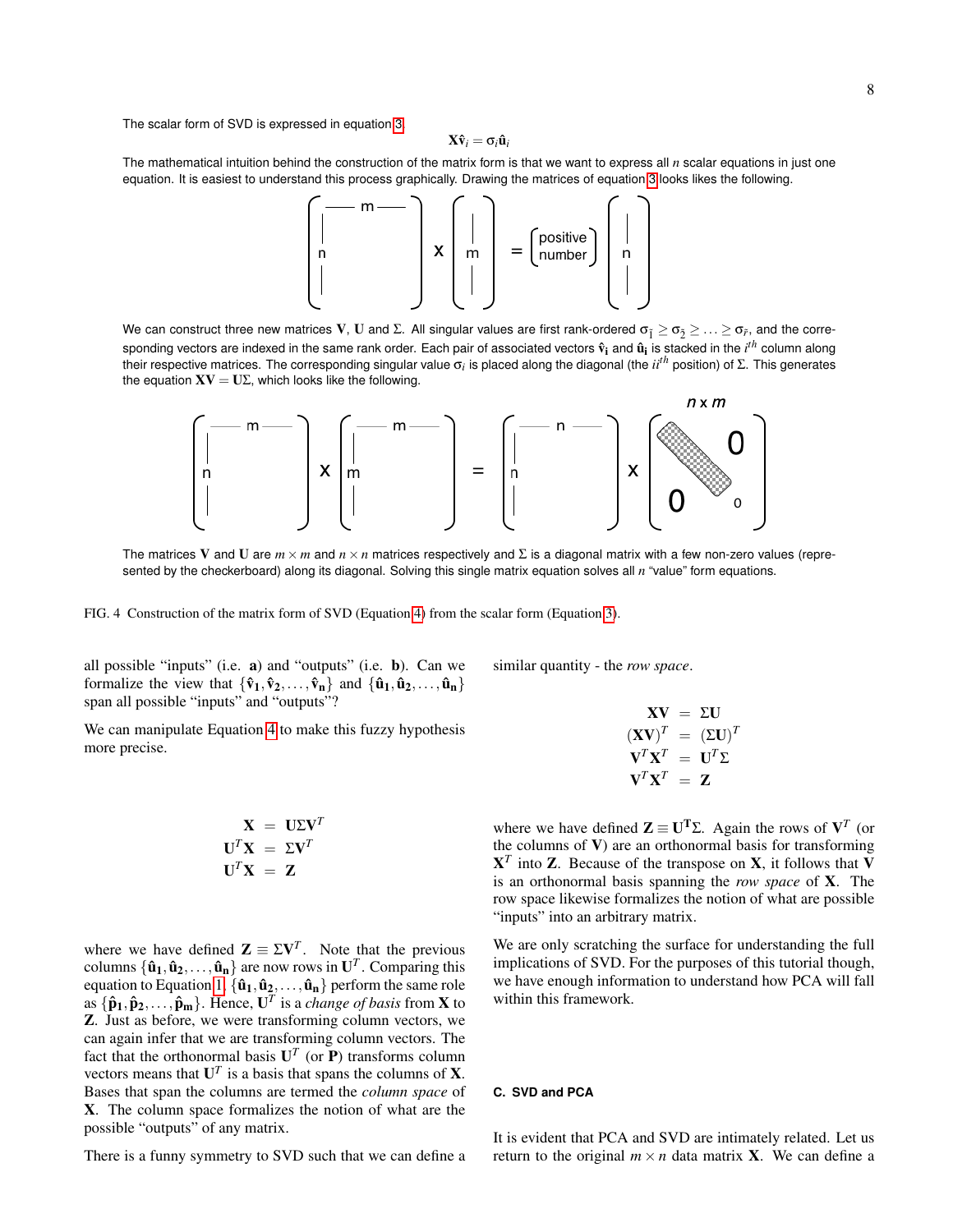#### Quick Summary of PCA

- 1. Organize data as an  $m \times n$  matrix, where *m* is the number of measurement types and *n* is the number of samples.
- 2. Subtract off the mean for each measurement type.
- <span id="page-8-0"></span>3. Calculate the SVD or the eigenvectors of the covariance.

FIG. 5 A step-by-step instruction list on how to perform principal component analysis

new matrix **Y** as an  $n \times m$  matrix.<sup>5</sup>

$$
\mathbf{Y} \equiv \frac{1}{\sqrt{n}} \mathbf{X}^T
$$

where each *column* of Y has zero mean. The choice of Y becomes clear by analyzing Y *<sup>T</sup>*Y.

$$
\mathbf{Y}^T \mathbf{Y} = \left(\frac{1}{\sqrt{n}} \mathbf{X}^T\right)^T \left(\frac{1}{\sqrt{n}} \mathbf{X}^T\right)
$$

$$
= \frac{1}{n} \mathbf{X} \mathbf{X}^T
$$

$$
\mathbf{Y}^T \mathbf{Y} = \mathbf{C} \mathbf{X}
$$

By construction  $Y^T Y$  equals the covariance matrix of **X**. From section 5 we know that the principal components of  $X$  are the eigenvectors of  $C_X$ . If we calculate the SVD of Y, the columns of matrix **V** contain the eigenvectors of  $Y^T Y = C_X$ . *Therefore, the columns of* V *are the principal components of* X. This second algorithm is encapsulated in Matlab code included in Appendix B.

What does this mean? V spans the row space of  $Y = \frac{1}{\sqrt{n}} X^T$ . Therefore, V must also span the column space of  $\frac{1}{\sqrt{n}}\mathbf{X}$ . We can conclude that finding the principal components amounts to finding an orthonormal basis that spans the *column space* of  $\mathbf{X}$ .<sup>6</sup>

### **VII. DISCUSSION**

Principal component analysis (PCA) has widespread applications because it reveals simple underlying structures in complex data sets using analytical solutions from linear algebra. Figure [5](#page-8-0) provides a brief summary for implementing PCA.

A primary benefit of PCA arises from quantifying the importance of each dimension for describing the variability of a data set. In particular, the measurement of the variance along each



<span id="page-8-1"></span>FIG. 6 Example of when PCA fails (red lines). (a) Tracking a person on a ferris wheel (black dots). All dynamics can be described by the phase of the wheel θ, a non-linear combination of the naive basis. (b) In this example data set, non-Gaussian distributed data and non-orthogonal axes causes PCA to fail. The axes with the largest variance do not correspond to the appropriate answer.

principle component provides a means for comparing the relative importance of each dimension. An implicit hope behind employing this method is that the variance along a small number of principal components (i.e. less than the number of measurement types) provides a reasonable characterization of the complete data set. This statement is the precise intuition behind any method of *dimensional reduction* – a vast arena of active research. In the example of the spring, PCA identifies that a majority of variation exists along a single dimension (the direction of motion  $\hat{x}$ ), eventhough 6 dimensions are recorded.

Although PCA "works" on a multitude of real world problems, any diligent scientist or engineer must ask *when does PCA fail?* Before we answer this question, let us note a remarkable feature of this algorithm. PCA is completely *nonparametric*: any data set can be plugged in and an answer comes out, requiring no parameters to tweak and no regard for how the data was recorded. From one perspective, the fact that PCA is non-parametric (or plug-and-play) can be considered a positive feature because the answer is unique and independent of the user. From another perspective the fact that PCA is agnostic to the source of the data is also a weakness. For instance, consider tracking a person on a ferris wheel in Figure [6a](#page-8-1). The data points can be cleanly described by a single variable, the precession angle of the wheel θ, however PCA would fail to recover this variable.

### **A. Limits and Statistics of Dimensional Reduction**

A deeper appreciation of the limits of PCA requires some consideration about the underlying assumptions and in tandem, a more rigorous description of the source of data. Generally speaking, the primary motivation behind this method is to decorrelate the data set, i.e. remove second-order dependencies. The manner of approaching this goal is loosely akin to how one might explore a town in the Western United States: drive down the longest road running through the town. When

<sup>&</sup>lt;sup>5</sup> **Y** is of the appropriate  $n \times m$  dimensions laid out in the derivation of section 6.1. This is the reason for the "flipping" of dimensions in 6.1 and Figure 4.

<sup>&</sup>lt;sup>6</sup> If the final goal is to find an orthonormal basis for the coulmn space of X then we can calculate it directly without constructing Y. By symmetry the columns of **U** produced by the SVD of  $\frac{1}{\sqrt{n}}$ **X** must also be the principal components.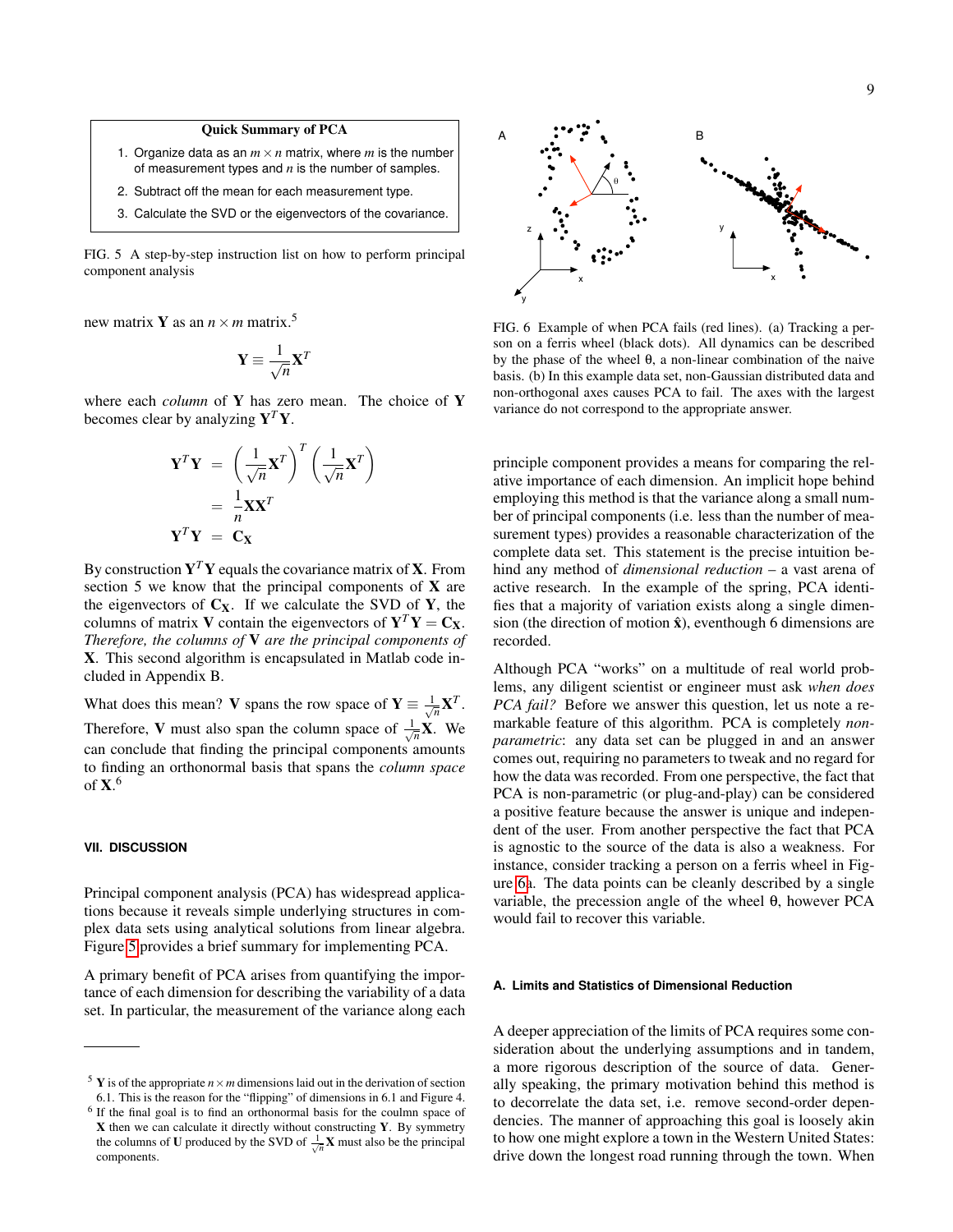one sees another big road, turn left or right and drive down this road, and so forth. In this analogy, PCA requires that each new road explored must be perpendicular to the previous, but clearly this requirement is overly stringent and the data (or town) might be arranged along non-orthogonal axes, such as Figure [6b](#page-8-1). Figure [6](#page-8-1) provides two examples of this type of data where PCA provides unsatisfying results.

To address these problems, we must define what we consider optimal results. In the context of dimensional reduction, one measure of success is the degree to which a reduced representation can predict the original data. In statistical terms, we must define an error function (or loss function). It can be proved that under a common loss function, mean squared error (i.e.  $L_2$  norm), PCA provides the optimal reduced representation of the data. This means that selecting orthogonal directions for principal components is the best solution to predicting the original data. Given the examples of Figure [6,](#page-8-1) how could this statement be true? Our intuitions from Figure [6](#page-8-1) suggest that this result is somehow misleading.

The solution to this paradox lies in the goal we selected for the analysis. The goal of the analysis is to decorrelate the data, or said in other terms, the goal is to remove second-order dependencies in the data. In the data sets of Figure [6,](#page-8-1) higher order dependencies exist between the variables. Therefore, removing second-order dependencies is insufficient at revealing all structure in the data.<sup>7</sup>

Multiple solutions exist for removing higher-order dependencies. For instance, if prior knowledge is known about the problem, then a nonlinearity (i.e. *kernel*) might be applied to the data to transform the data to a more appropriate naive basis. For instance, in Figure [6a](#page-8-1), one might examine the polar coordinate representation of the data. This parametric approach is often termed *kernel PCA*.

Another direction is to impose more general statistical definitions of dependency within a data set, e.g. requiring that data along reduced dimensions be *statistically independent*. This class of algorithms, termed, *independent component analysis* (ICA), has been demonstrated to succeed in many domains where PCA fails. ICA has been applied to many areas of signal and image processing, but suffers from the fact that solutions are (sometimes) difficult to compute.

Writing this paper has been an extremely instructional experience for me. I hope that this paper helps to demystify the motivation and results of PCA, and the underlying assumptions behind this important analysis technique. Please send me a note if this has been useful to you as it inspires me to keep writing!

### **Appendix A: Linear Algebra**

This section proves a few unapparent theorems in linear algebra, which are crucial to this paper.

### 1. The inverse of an orthogonal matrix is its transpose.

Let **A** be an  $m \times n$  orthogonal matrix where  $a_i$  is the *i*<sup>th</sup> column vector. The  $ij^{th}$  element of  $A^T A$  is

$$
(\mathbf{A}^T \mathbf{A})_{ij} = \mathbf{a_i}^T \mathbf{a_j} = \begin{cases} 1 & \text{if } i = j \\ 0 & \text{otherwise} \end{cases}
$$

Therefore, because  $A^T A = I$ , it follows that  $A^{-1} = A^T$ .

2. For any matrix  $A, A^T A$  and  $A A^T$  are symmetric.

$$
(\mathbf{A}\mathbf{A}^T)^T = \mathbf{A}^{TT}\mathbf{A}^T = \mathbf{A}\mathbf{A}^T
$$

$$
(\mathbf{A}^T\mathbf{A})^T = \mathbf{A}^T\mathbf{A}^{TT} = \mathbf{A}^T\mathbf{A}
$$

# 3. A matrix is symmetric if and only if it is orthogonally diagonalizable.

Because this statement is bi-directional, it requires a two-part "if-and-only-if" proof. One needs to prove the forward and the backwards "if-then" cases.

Let us start with the forward case. If A is orthogonally diagonalizable, then A is a symmetric matrix. By hypothesis, orthogonally diagonalizable means that there exists some E such that  $\mathbf{A} = \mathbf{EDE}^T$ , where **D** is a diagonal matrix and **E** is some special matrix which diagonalizes A. Let us compute  ${\bf A}^T.$ 

$$
\mathbf{A}^T = (\mathbf{E}\mathbf{D}\mathbf{E}^T)^T = \mathbf{E}^{TT}\mathbf{D}^T\mathbf{E}^T = \mathbf{E}\mathbf{D}\mathbf{E}^T = \mathbf{A}
$$

Evidently, if A is orthogonally diagonalizable, it must also be symmetric.

The reverse case is more involved and less clean so it will be left to the reader. In lieu of this, hopefully the "forward" case is suggestive if not somewhat convincing.

# 4. A symmetric matrix is diagonalized by a matrix of its orthonormal eigenvectors.

Let A be a square  $n \times n$  symmetric matrix with associated eigenvectors  $\{e_1, e_2, \ldots, e_n\}$ . Let  $E = [e_1 \, e_2 \, \ldots \, e_n]$  where the  $i^{th}$  column of **E** is the eigenvector  $e_i$ . This theorem asserts that there exists a diagonal matrix **D** such that  $A = EDE^{T}$ .

This proof is in two parts. In the first part, we see that the any matrix can be orthogonally diagonalized if and only if it that matrix's eigenvectors are all linearly independent. In the second part of the proof, we see that a symmetric matrix

<sup>7</sup> When are second order dependencies sufficient for revealing all dependencies in a data set? This statistical condition is met when the first and second order statistics are *sufficient statistics* of the data. This occurs, for instance, when a data set is Gaussian distributed.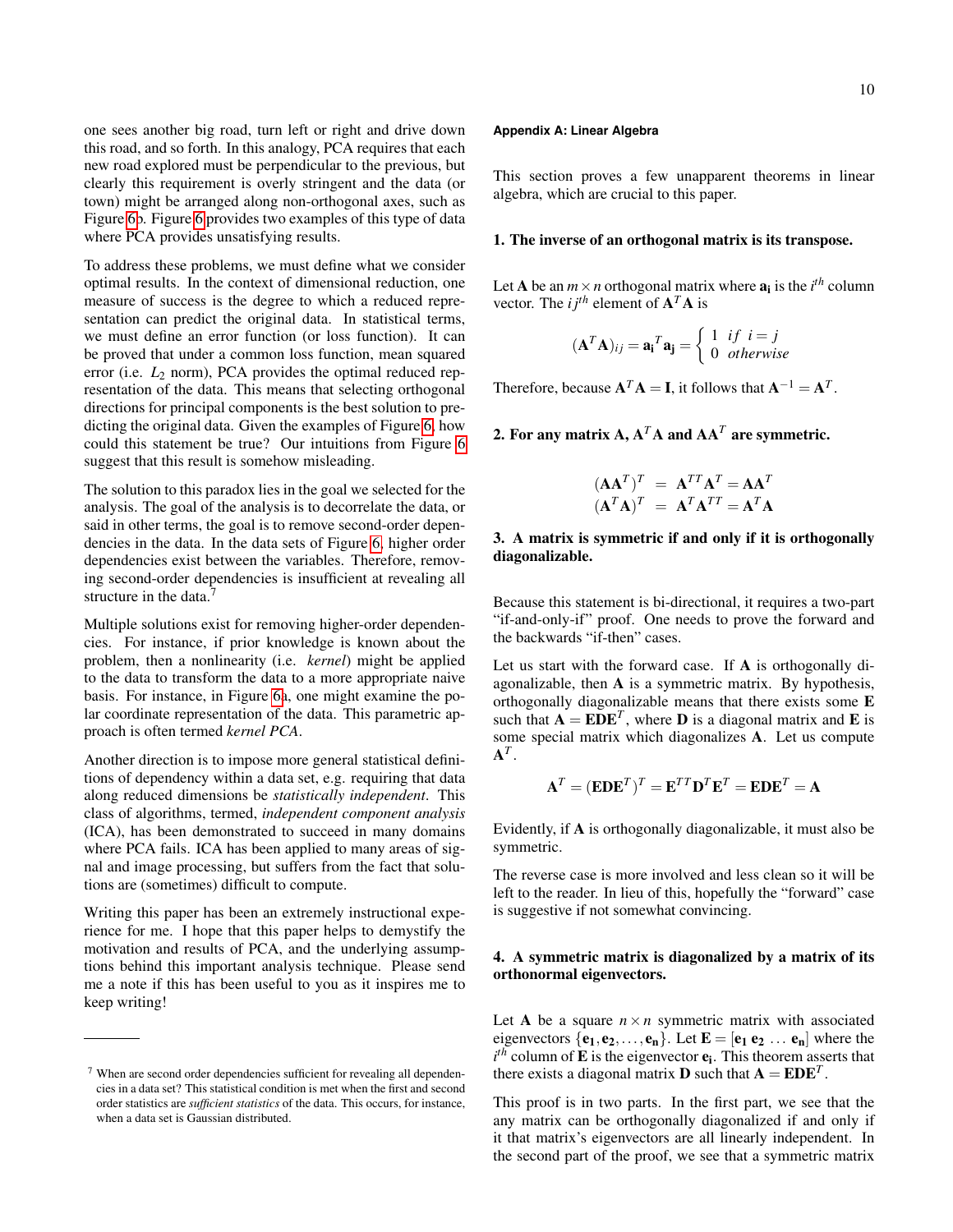has the special property that all of its eigenvectors are not just linearly independent but also orthogonal, thus completing our proof.

In the first part of the proof, let A be just some matrix, not necessarily symmetric, and let it have independent eigenvectors (i.e. no degeneracy). Furthermore, let  $\mathbf{E} = [\mathbf{e}_1 \, \mathbf{e}_2 \, \dots \, \mathbf{e}_n]$ be the matrix of eigenvectors placed in the columns. Let D be a diagonal matrix where the *i th* eigenvalue is placed in the *iith* position.

We will now show that  $AE = ED$ . We can examine the columns of the right-hand and left-hand sides of the equation.

Left hand side: 
$$
\mathbf{AE} = [\mathbf{A}\mathbf{e}_1 \mathbf{A}\mathbf{e}_2 \dots \mathbf{A}\mathbf{e}_n]
$$
  
Right hand side:  $\mathbf{ED} = [\lambda_1 \mathbf{e}_1 \lambda_2 \mathbf{e}_2 \dots \lambda_n \mathbf{e}_n]$ 

Evidently, if  $AE = ED$  then  $Ae_i = \lambda_i e_i$  for all *i*. This equation is the definition of the eigenvalue equation. Therefore, it must be that  $AE = ED$ . A little rearrangement provides  $A = EDE^{-1}$ , completing the first part the proof.

For the second part of the proof, we show that a symmetric matrix always has orthogonal eigenvectors. For some symmetric matrix, let  $\lambda_1$  and  $\lambda_2$  be distinct eigenvalues for eigenvectors  $e_1$  and  $e_2$ .

$$
\lambda_1 \mathbf{e}_1 \cdot \mathbf{e}_2 = (\lambda_1 \mathbf{e}_1)^T \mathbf{e}_2
$$
  
\n
$$
= (\mathbf{A} \mathbf{e}_1)^T \mathbf{e}_2
$$
  
\n
$$
= \mathbf{e}_1^T \mathbf{A}^T \mathbf{e}_2
$$
  
\n
$$
= \mathbf{e}_1^T \mathbf{A} \mathbf{e}_2
$$
  
\n
$$
= \mathbf{e}_1^T (\lambda_2 \mathbf{e}_2)
$$
  
\n
$$
\lambda_1 \mathbf{e}_1 \cdot \mathbf{e}_2 = \lambda_2 \mathbf{e}_1 \cdot \mathbf{e}_2
$$

By the last relation we can equate that  $(\lambda_1 - \lambda_2)e_1 \cdot e_2 = 0$ . Since we have conjectured that the eigenvalues are in fact unique, it must be the case that  $e_1 \cdot e_2 = 0$ . Therefore, the eigenvectors of a symmetric matrix are orthogonal.

Let us back up now to our original postulate that  $A$  is a symmetric matrix. By the second part of the proof, we know that the eigenvectors of A are all orthonormal (we choose the eigenvectors to be normalized). This means that  $E$  is an orthogonal matrix so by theorem 1,  $\mathbf{E}^T = \mathbf{E}^{-1}$  and we can rewrite the final result.

$$
\mathbf{A} = \mathbf{E} \mathbf{D} \mathbf{E}^T
$$

. Thus, a symmetric matrix is diagonalized by a matrix of its eigenvectors.

5. For any arbitrary  $m \times n$  matrix X, the symmetric matrix  $X^T X$  has a set of orthonormal eigenvectors of  $\{\hat{v}_1, \hat{v}_2, \ldots, \hat{v}_n\}$  and a set of associated eigenvalues  $\{\lambda_1, \lambda_2, \ldots, \lambda_n\}$ . The set of vectors  $\{X\hat{v}_1, X\hat{v}_2, \ldots, X\hat{v}_n\}$ then form an orthogonal basis, where each vector  $\mathbf{X} \hat{\mathbf{v}}_{\mathbf{i}}$  is of **unen rorma**<br>length √ $\overline{\lambda_i}.$ 

All of these properties arise from the dot product of any two vectors from this set.

$$
(\mathbf{X}\hat{\mathbf{v}}_i) \cdot (\mathbf{X}\hat{\mathbf{v}}_j) = (\mathbf{X}\hat{\mathbf{v}}_i)^T (\mathbf{X}\hat{\mathbf{v}}_j)
$$
  
\n
$$
= \hat{\mathbf{v}}_i^T \mathbf{X}^T \mathbf{X} \hat{\mathbf{v}}_j
$$
  
\n
$$
= \hat{\mathbf{v}}_i^T (\lambda_j \hat{\mathbf{v}}_j)
$$
  
\n
$$
= \lambda_j \hat{\mathbf{v}}_i \cdot \hat{\mathbf{v}}_j
$$
  
\n
$$
(\mathbf{X}\hat{\mathbf{v}}_i) \cdot (\mathbf{X}\hat{\mathbf{v}}_j) = \lambda_j \delta_{ij}
$$

The last relation arises because the set of eigenvectors of  $X$  is orthogonal resulting in the Kronecker delta. In more simpler terms the last relation states:

$$
(\mathbf{X}\hat{\mathbf{v}}_{\mathbf{i}}) \cdot (\mathbf{X}\hat{\mathbf{v}}_{\mathbf{j}}) = \begin{cases} \lambda_j & i = j \\ 0 & i \neq j \end{cases}
$$

This equation states that any two vectors in the set are orthogonal.

The second property arises from the above equation by realizing that the length squared of each vector is defined as:

$$
\|\mathbf{X}\mathbf{\hat{v}_i}\|^2 = (\mathbf{X}\mathbf{\hat{v}_i}) \cdot (\mathbf{X}\mathbf{\hat{v}_i}) = \lambda_i
$$

### **Appendix B: Code**

This code is written for Matlab 6.5 (Release 13) from Mathworks $8<sup>8</sup>$ . The code is not computationally efficient but explanatory (terse comments begin with a %).

This first version follows Section 5 by examining the covariance of the data set.

```
function [signals,PC,V] = pca1(data)
% PCA1: Perform PCA using covariance.
% data - MxN matrix of input data
% (M dimensions, N trials)
% signals - MxN matrix of projected data
% PC - each column is a PC
% V - Mx1 matrix of variances
[M,N] = size(data);% subtract off the mean for each dimension
mn = mean(data, 2);data = data - repmat(\text{mn}, 1, N);
% calculate the covariance matrix
covariance = 1 / (N-1) * data * data';
% find the eigenvectors and eigenvalues
```
<sup>8</sup> <http://www.mathworks.com>